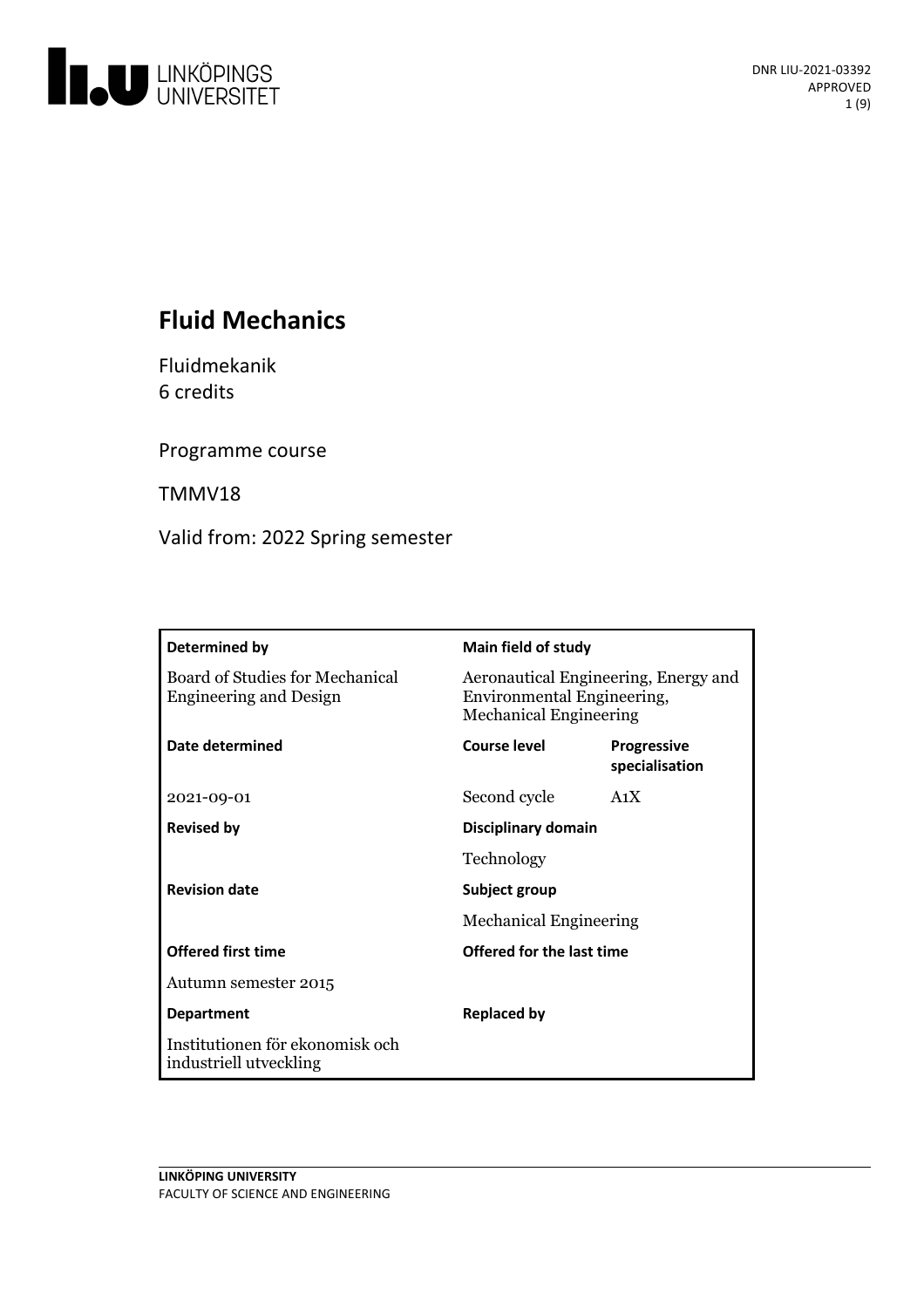# Specific information

The course provides abstract understanding about fluid dynamics and analysis and interpretation of fundamental fluid dynamics problems of elementary flow cases and some flows of engineering importance. An overview to fluid properties and flow characteristics such as incompressible/compressible fluids, inviscid and viscous fluids, steady/transient flow and laminar/turbulent flows is given. The physical ideas forming fluid dynamics including the continuum hypothesis, mass conservation, balance of momentum and conservation of energy are discussed. Fundamental understanding about analytic and numerical methods used for solving fluid dynamics problems are taught by reviewing classification of the governing equations and different numerical solution strategies for one dimensional, quasi-one-dimensional and two dimensional flows. The laminar boundary layer theory will be discussed in depth and an overview to the turbulent boundary layer theory is also given. A brief introduction to turbulent flow and derivation of the Reynolds-Averaged Navier-Stokes (RANS) equations will be given in the end of the course.

## Course offered for

- Master of Science in Design and Product Development
- Master of Science in Energy Environment Management
- Master of Science in Industrial Engineering and Management
- Master of Science in Mechanical Engineering
- Master of Science in Applied Physics and Electrical Engineering
- Master of Science in Industrial Engineering and Management International
- Master of Science in Applied Physics and Electrical Engineering International
- Master's Programme in Aeronautical Engineering
- Master's Programme in Mechanical Engineering

## **Prerequisites**

Thermodynamics

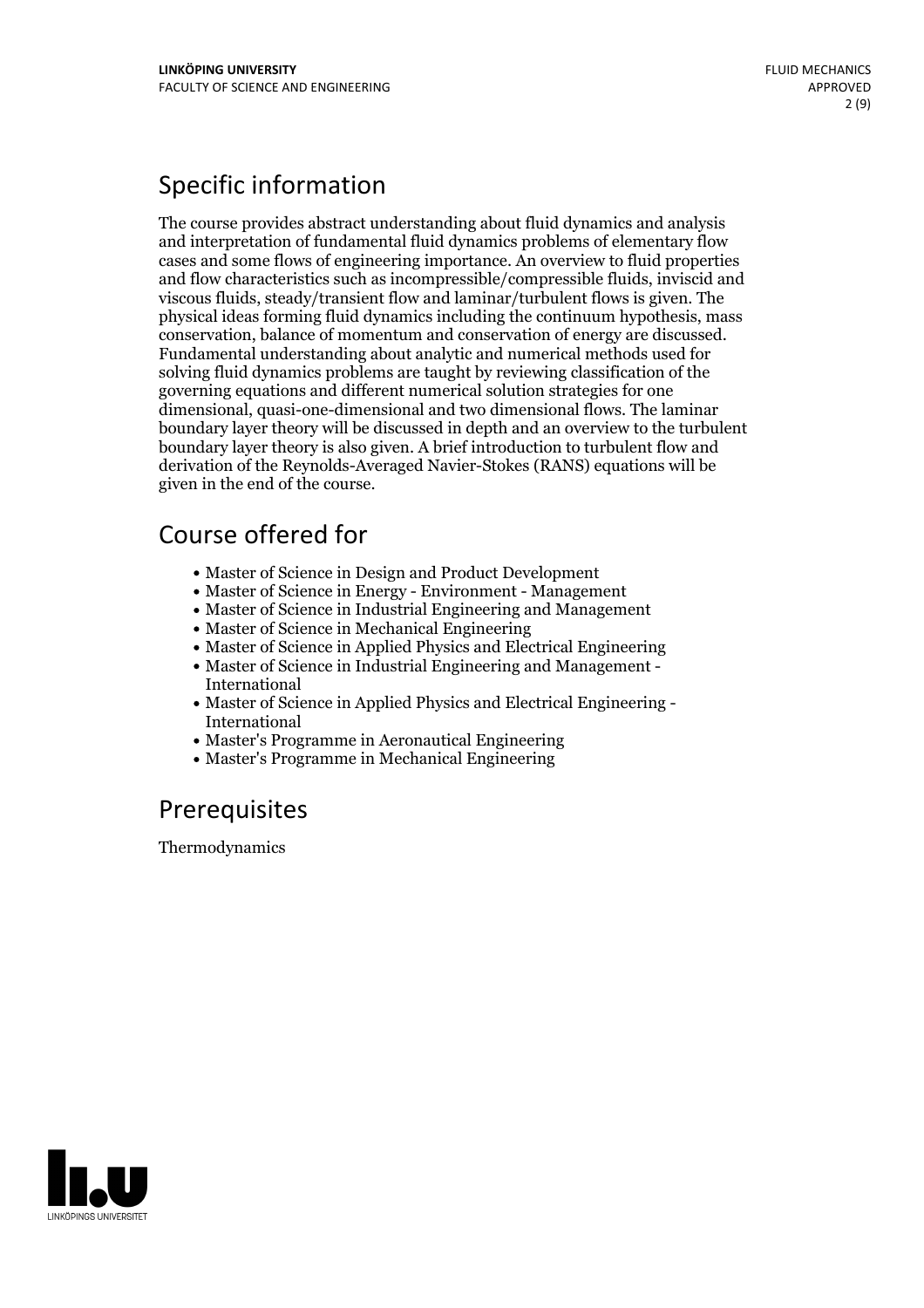## Intended learning outcomes

After completion of the course, the student must be able to:

- Describe fundamental laws that governs equations of fluid flow motions. Describe the physical and mathematical understanding of the fluid
- 
- dynamics problems.<br>• Explain the physical and mathematical state of a given fluid dynamics
- problem through analysis of fluid properties and flow characteristics. Choose appropriate equations, boundary conditions and implement numerical schemes to solve fluid dynamics problems of elementary flow cases based on physical and mathematical state of the problem in hand.
- Explain the boundary layer theory (viscous laminar/turbulent and thermal) for varieties of fluid engineering problems.<br>• Apply physical and mathematical assumptions to formulate semiempirical
- 
- relations for solving boundary layer related flow problems. Evaluate and assess solution to fluid dynamics problems from physical and mathematical perspectives, used numerical scheme, applied boundary conditions and assumptions/simplifications.

## Course content

Historical perspective, fundamental equaions (continuity, Euler´s equations, Navier-Stokes´ equations, boundary layer equations, etc), laminar and turbulent flow, external and internal flows, compressible flow and non-stationary flow, introduction to numerical methods in fluid mechanics and an introduction to modelling of turbulence

# Teaching and working methods

The course consist of given lectures, seminars and computer lab sessions. The lectures address the fundamental concepts and methods of the fluid dynamics. The seminars aim at digging deeper into the numerical aspects and indeed formulating the foundations for completing the assignments. The computer labs will provide further assistance for programming and solving the assignments to establish know-how and know-why knowledge.

# Examination

| UPG2 Assignments, written presentation                                  |           | U, 3, 4,       |  |  |
|-------------------------------------------------------------------------|-----------|----------------|--|--|
|                                                                         | credits 5 |                |  |  |
| UPG <sub>3</sub> Tasks to be examined in written and oral (seminar)     | $\sim$ 2  | $\cup$ , 3, 4, |  |  |
|                                                                         | credits 5 |                |  |  |
| Contribution to the final grade: UPG2 70 % and UPG3 30 %. Both UPG2 and |           |                |  |  |
| UPG3 must be approved to pass the courses.                              |           |                |  |  |

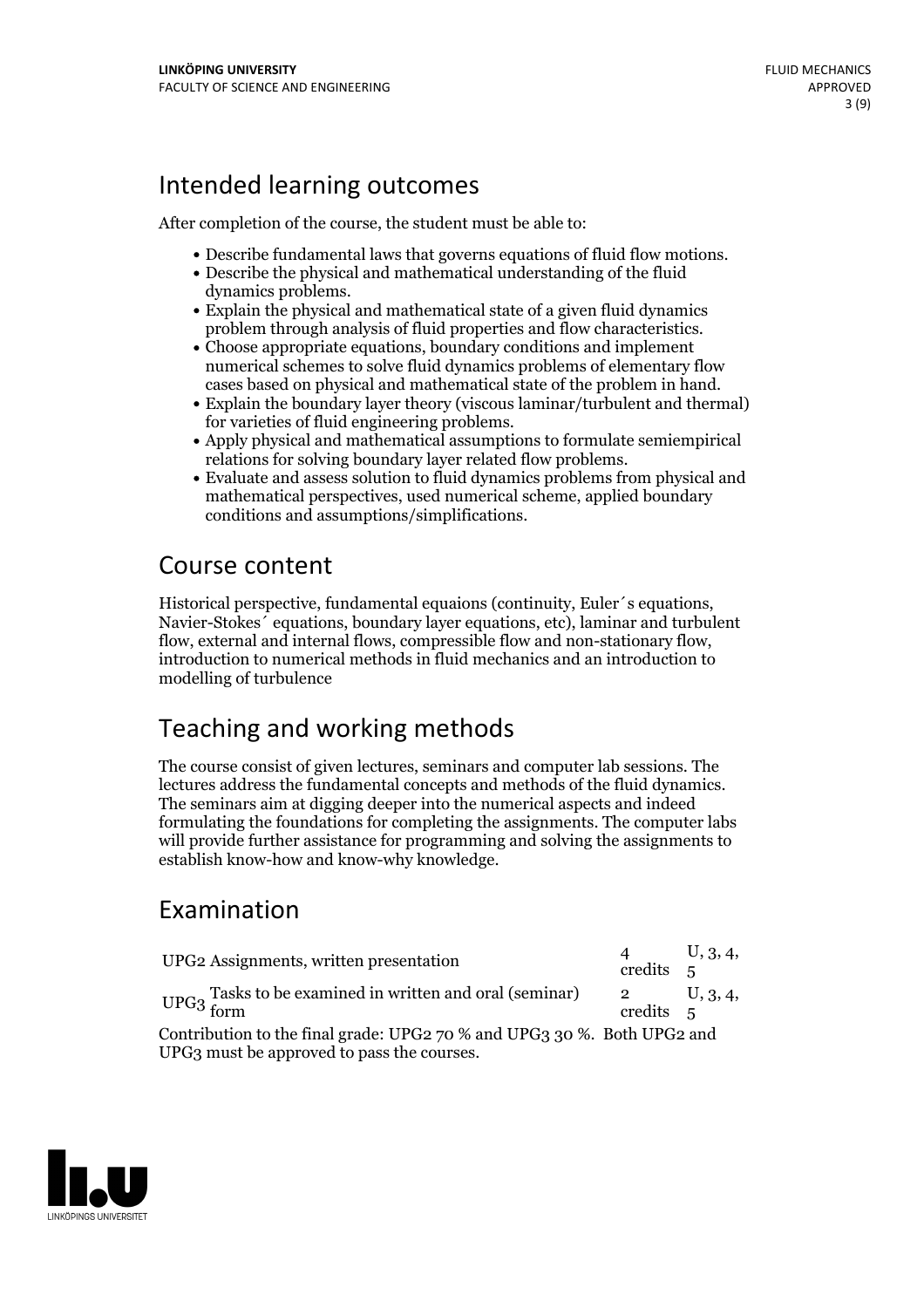## Grades

Four-grade scale, LiU, U, 3, 4, 5

# Other information

Supplementary courses: Computational Fluid Dynamics and Computational Fluid Dynamics – advanced course

### **About teaching and examination language**

The teaching language is presented in the Overview tab for each course. The examination language relates to the teaching language as follows:

- If teaching language is "Swedish", the course as a whole could be given in Swedish, or partly in English. Examination language is Swedish, but parts
- of the examination can be in English. If teaching language is "English", the course as <sup>a</sup> whole is taught in English. Examination language is English. If teaching language is "Swedish/English", the course as <sup>a</sup> whole will be
- taught in English if students without prior knowledge of the Swedish language participate. Examination language is Swedish or English depending on teaching language.

### **Other**

The course is conducted in a manner where both men's and women's experience and knowledge are made visible and developed.

The planning and implementation of a course should correspond to the course syllabus. The course evaluation should therefore be conducted with the course syllabus as a starting point.

If special circumstances prevail, the vice-chancellor may in a special decision specify the preconditions for temporary deviations from this course syllabus, and delegate the right to take such decisions.

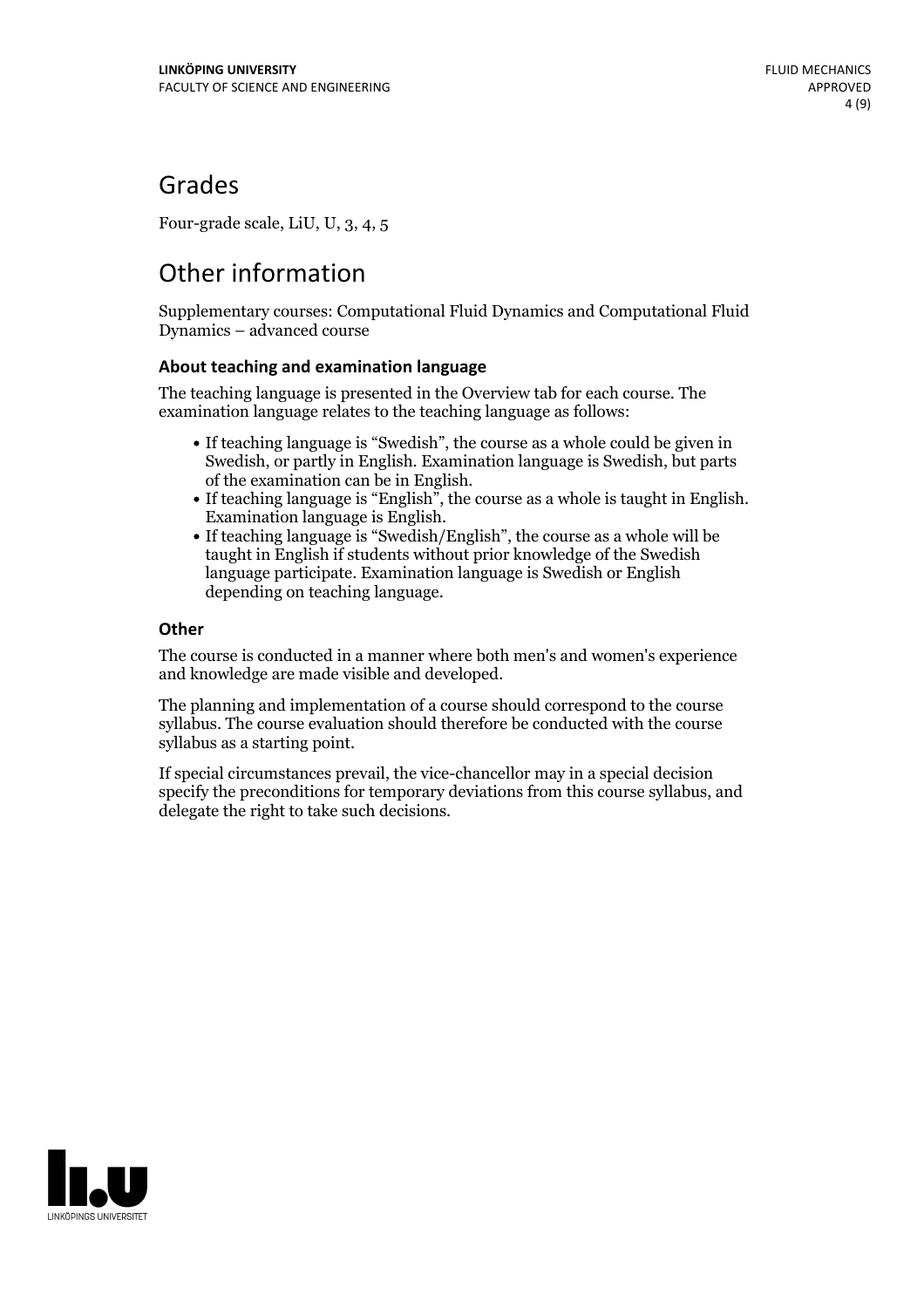## **Common rules**

## Course syllabus

A syllabus must be established for each course. The syllabus specifies the aim and contents of the course, and the prior knowledge that a student must have in order to be able to benefit from the course.

## Timetabling

Courses are timetabled after a decision has been made for this course concerning its assignment to a timetable module.

## Interruption in and deregistration from a course

The LiU decision, Guidelines concerning confirmation of participation in education (Dnr LiU-2020-02256), states that interruptions in study are to be recorded in Ladok. Thus, all students who do not participate in a course for which they have registered must record the interruption, such that the registration on the course can be removed. Deregistration from or interrupting a course is carried out using <sup>a</sup> web-based form: https://www.lith.liu.se/for- [studenter/kurskomplettering?l=en.](https://www.lith.liu.se/for-studenter/kurskomplettering?l=en)

## Cancelled courses and changes to the course syllabus

Courses with few participants (fewer than 10) may be cancelled or organised in a manner that differs from that stated in the course syllabus. The Dean is to deliberate and decide whether a course is to be cancelled or changed from the course syllabus.

## Guidelines relating to examinations and examiners

For details, see Guidelines for education and examination for first-cycle and second-cycle education at Linköping University, Dnr LiU-2020-04501 [\(http://styrdokument.liu.se/Regelsamling/VisaBeslut/917592\)](http://styrdokument.liu.se/Regelsamling/VisaBeslut/917592).

An examiner must be employed as a teacher at LiU according to the LiU Regulations for Appointments, Dnr LiU-2021-01204 [\(https://styrdokument.liu.se/Regelsamling/VisaBeslut/622784](https://styrdokument.liu.se/Regelsamling/VisaBeslut/622784)). For courses in second-cycle, the following teachers can be appointed as examiner: Professor (including Adjunct and Visiting Professor), Associate Professor (including Adjunct), Senior Lecturer (including Adjunct and Visiting Senior Lecturer), Research Fellow, or Postdoc. For courses in first-cycle, Assistant Lecturer (including Adjunct and Visiting Assistant Lecturer) can also be appointed as examiner in addition to those listed for second-cycle courses. In exceptional cases, a Part-time Lecturer can also be appointed as an examiner at both first- and second cycle, see Delegation of authority for the Board of Faculty of Science and Engineering.

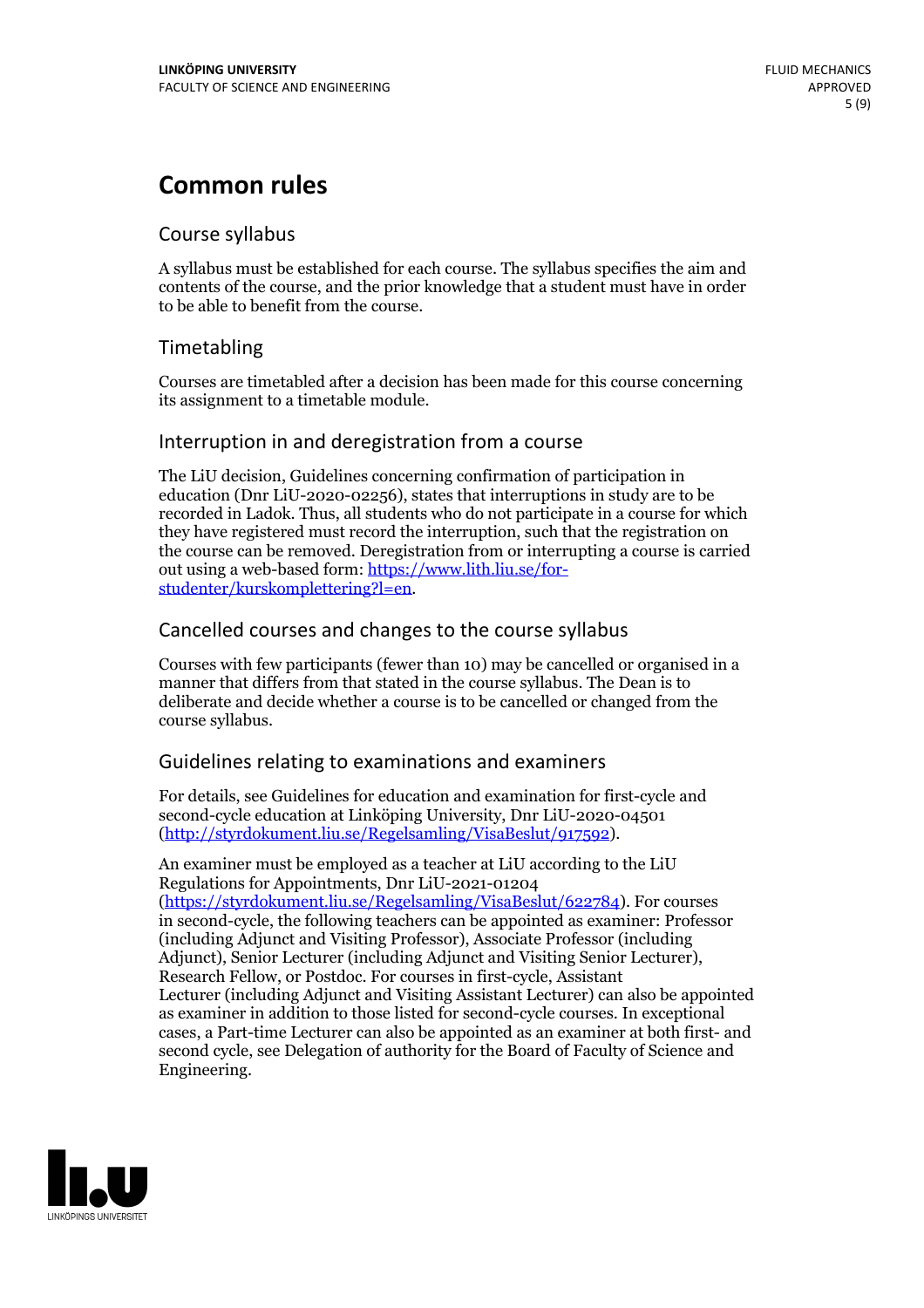## Forms of examination

### **Principles for examination**

Written and oral examinations and digital and computer-based examinations are held at least three times a year: once immediately after the end of the course, once in August, and once (usually) in one of the re-examination periods. Examinations held at other times are to follow a decision of the faculty programme board.

Principles for examination scheduling for courses that follow the study periods:

- courses given in VT1 are examined for the first time in March, with re-examination in June and August
- courses given in VT2 are examined for the first time in May, with re-examination in August and October
- courses given in HT1 are examined for the first time in October, with re-examination in January and August
- courses given in HT2 are examined for the first time in January, with re-examination in March and in August.

The examination schedule is based on the structure of timetable modules, but there may be deviations from this, mainly in the case of courses that are studied and examined for several programmes and in lower grades (i.e. 1 and 2).

Examinations for courses that the faculty programme board has decided are to be held in alternate years are held three times during the school year in which the course is given according to the principles stated above.

Examinations for courses that are cancelled orrescheduled such that they are not given in one or several years are held three times during the year that immediately follows the course, with examination scheduling that corresponds to the scheduling that was in force before the course was cancelled or rescheduled.

When a course, or a written examination (TEN, DIT, DAT), is given for the last time, the regular examination and two re-examinations will be offered. Thereafter, examinations are phased out by offering three examinations during the following academic year at the same times as the examinations in any substitute course. If there is no substitute course, three examinations will be offered during re- examination periods during the following academic year. Other examination times are decided by the faculty programme board. In all cases above, the examination is also offered one more time during the academic year after the following, unless the faculty programme board decides otherwise. In total, 6 re-examinations are offered, of which 2 are regular re-examinations. In the examination registration system, the examinations given for the penultimate time and the last time are denoted.

If a course is given during several periods of the year (for programmes, or on different occasions for different programmes) the faculty programme board or boards determine together the scheduling and frequency of re-examination occasions.

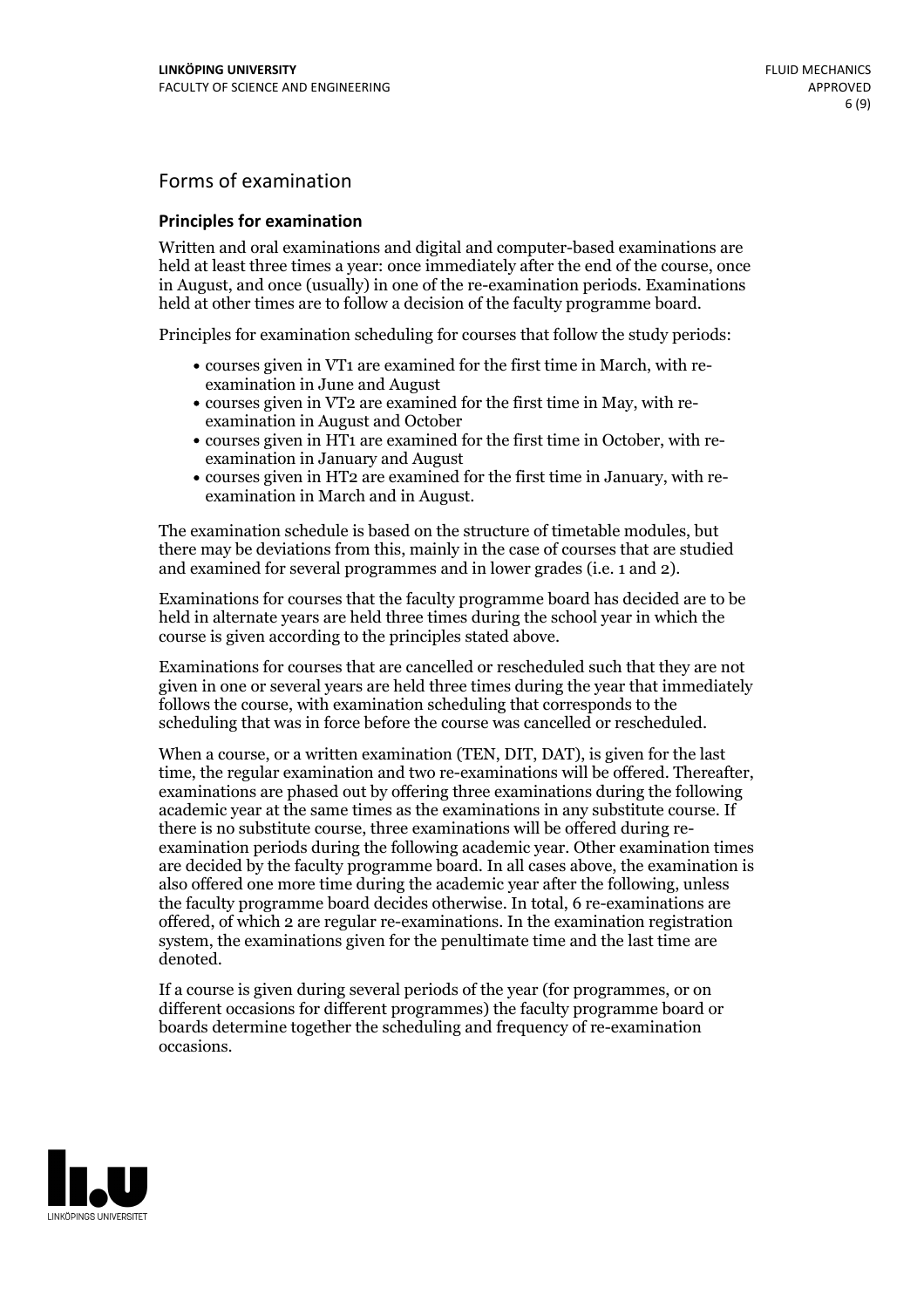### **Retakes of other forms of examination**

Regulations concerning retakes of other forms of examination than written examinations and digital and computer-based examinations are given in the LiU guidelines for examinations and examiners, [http://styrdokument.liu.se/Regelsamling/VisaBeslut/917592.](http://styrdokument.liu.se/Regelsamling/VisaBeslut/917592)

#### **Course closure**

For Decision on Routines for Administration of the Discontinuation of Educational Programs, Freestanding Courses and Courses in Programs, see DNR LiU-2021-04782. After a decision on closure and after the end of the discontinuation period, the students are referred to a replacement course (or similar) according to information in the course syllabus or programme syllabus. If a student has passed some part/parts of a closed program course but not all, and there is an at least partially replacing course, an assessment of crediting can be made. Any crediting of course components is made by the examiner.

### **Registration for examination**

In order to take an written, digital or computer-based examination, registration in advance is mandatory, see decision in the university's rule book [https://styrdokument.liu.se/Regelsamling/VisaBeslut/622682.](https://styrdokument.liu.se/Regelsamling/VisaBeslut/622682) An unregistered student can thus not be offered a place. The registration is done at the Student Portal or in the LiU-app during the registration period. The registration period opens 30 days before the date of the examination and closes 10 days before the date of the examination. Candidates are informed of the location of the examination by email, four days in advance.

### **Code of conduct for students during examinations**

Details are given in a decision in the university's rule book: <http://styrdokument.liu.se/Regelsamling/VisaBeslut/622682>.

#### **Retakes for higher grade**

Students at the Institute of Technology at LiU have the right to retake written examinations and digital and computer-based examinations in an attempt to achieve a higher grade. This is valid for all examination components with code "TEN", "DIT" and "DAT". The same right may not be exercised for other examination components, unless otherwise specified in the course syllabus.

A retake is not possible on courses that are included in an issued degree diploma.

#### **Grades**

The grades that are preferably to be used are Fail (U), Pass (3), Pass not without distinction  $(4)$  and Pass with distinction  $(5)$ .

- Grades U, 3, 4, 5 are to be awarded for courses that have written or digital examinations.<br>• Grades Fail (U) and Pass (G) may be awarded for courses with a large
- degree of practical components such as laboratory work, project work and

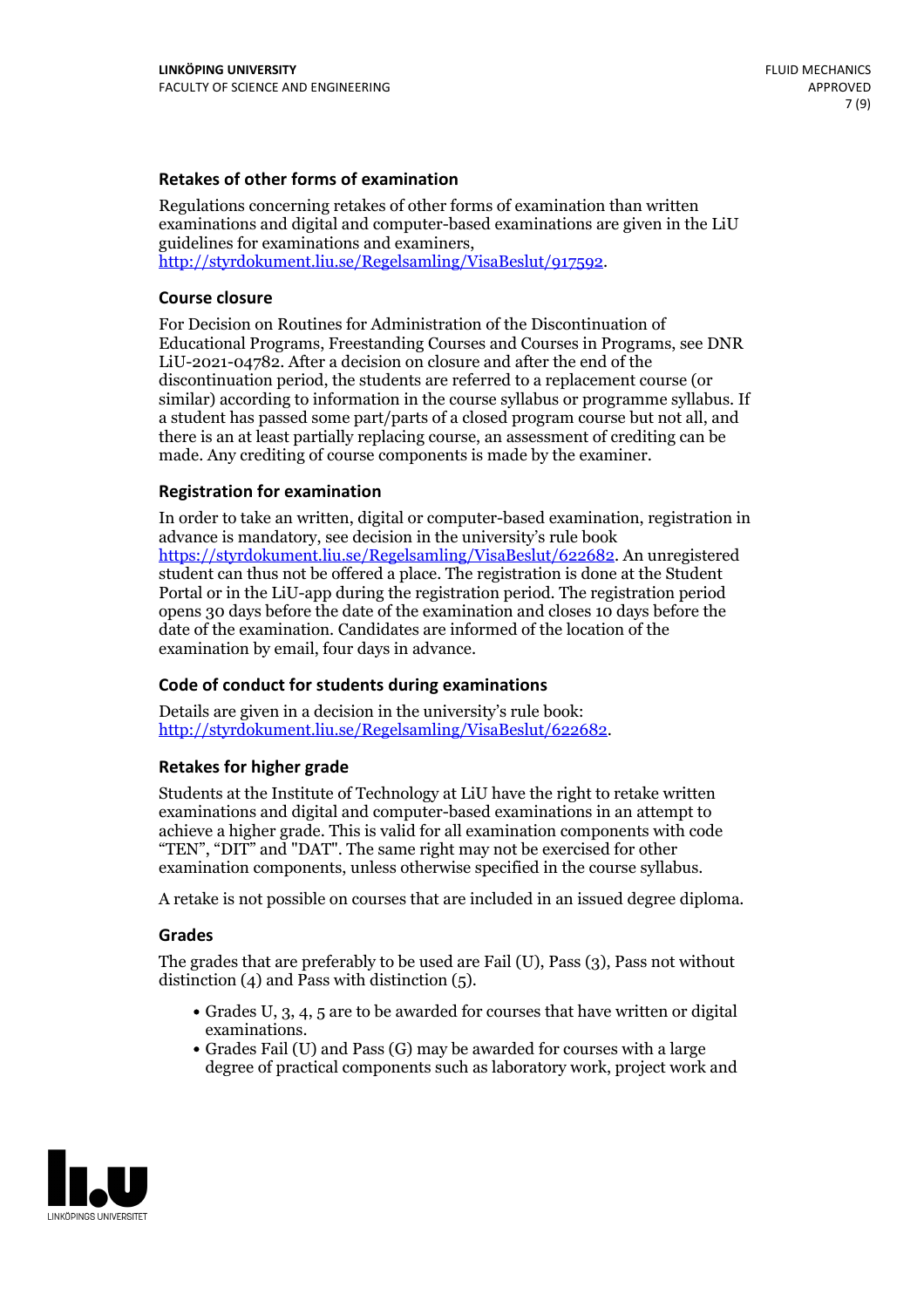group work.<br>• Grades Fail (U) and Pass (G) are to be used for degree projects and other independent work.

#### **Examination components**

The following examination components and associated module codes are used at the Faculty of Science and Engineering:

- Grades U, 3, 4, 5 are to be awarded for written examinations (TEN) and
- digital examinations (DIT).<br>• Examination components for which the grades Fail (U) and Pass (G) may be awarded are laboratory work (LAB), project work (PRA), preparatory written examination (KTR), digital preparatory written examination (DIK), oral examination (MUN), computer-based examination (DAT), home
- assignment (HEM), and assignment (UPG).<br>• Students receive grades either Fail (U) or Pass (G) for other examination components in which the examination criteria are satisfied principally through active attendance such as tutorial group (BAS) or examination item
- (MOM).<br>• Grades Fail (U) and Pass (G) are to be used for the examination components Opposition (OPPO) and Attendance at thesis presentation (AUSK) (i.e. part of the degree project).

In general, the following applies:

- 
- Mandatory course components must be scored and given <sup>a</sup> module code. Examination components that are not scored, cannot be mandatory. Hence, it is voluntary to participate in these examinations, and the voluntariness must be clearly stated. Additionally, if there are any associated conditions to
- the examination component, these must be clearly stated as well.<br>• For courses with more than one examination component with grades U,3,4,5, it shall be clearly stated how the final grade is weighted.

For mandatory components, the following applies (in accordance with the LiU Guidelines for education and examination for first-cycle and second-cycle education at Linköping University,<br>[http://styrdokument.liu.se/Regelsamling/VisaBeslut/917592\)](http://styrdokument.liu.se/Regelsamling/VisaBeslut/917592):

If special circumstances prevail, and if it is possible with consideration of the nature of the compulsory component, the examiner may decide to replace the compulsory component with another equivalent component.

For possibilities to alternative forms of examinations, the following applies (in accordance with the LiU Guidelines for education and examination for first-cycle [http://styrdokument.liu.se/Regelsamling/VisaBeslut/917592\)](http://styrdokument.liu.se/Regelsamling/VisaBeslut/917592):

If the LiU coordinator for students with disabilities has granted a student the right to an adapted examination for a written examination in an examination hall, the student has the right to it.